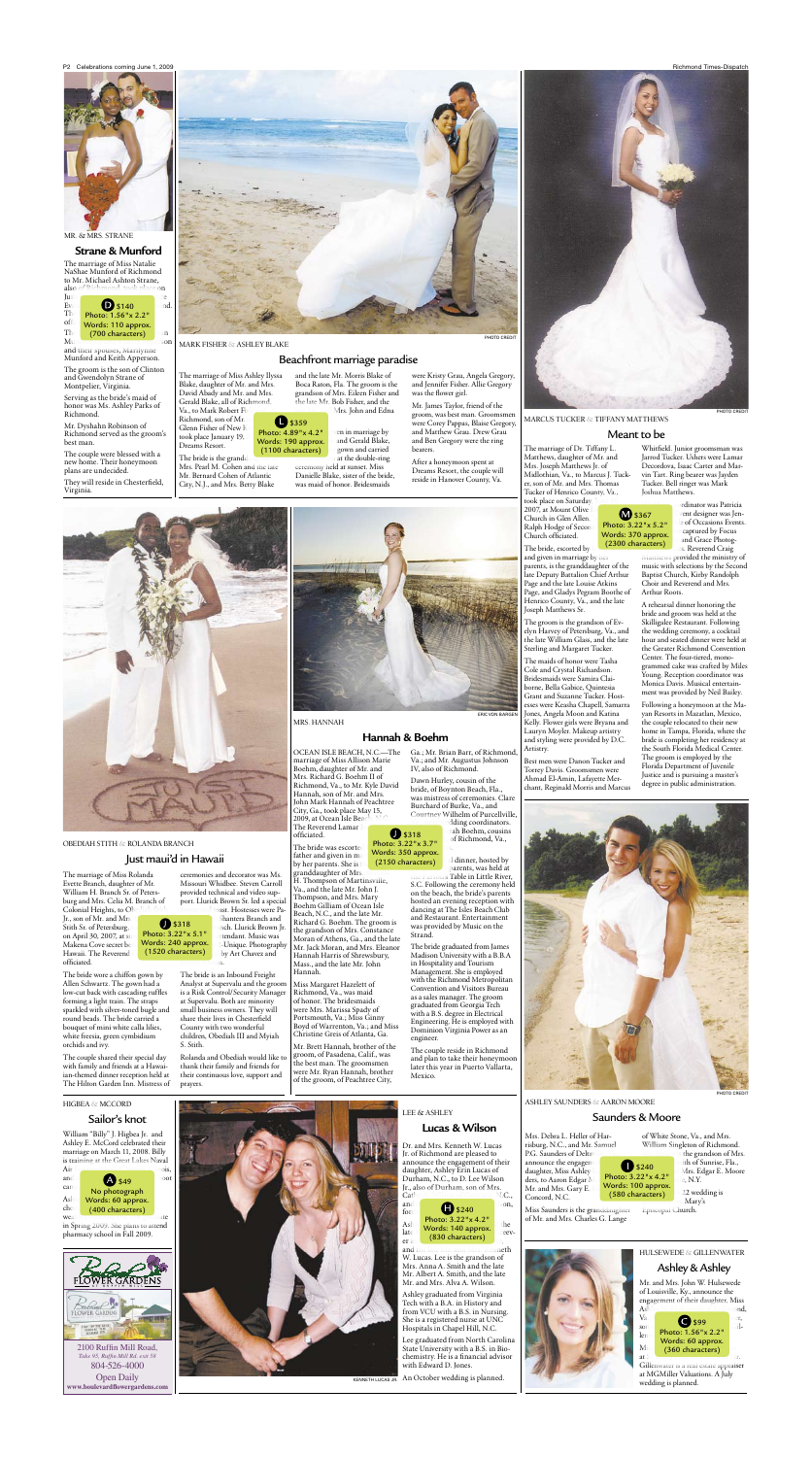Mr. and Mrs. William H. Walsh of Richmond, Va., anno engagement of their da Alison Marie Walsh of to Troy Austin Davidson chanicsville, Va., son of J. Davidson and Ms. C. Davidson of Richmond.

The bride-to-be is a graduate of Freeman High School and Radford

> The marriage ceremony of Miss Christen Chang of Taipei, Taiwan, daughter of Mr. and Mrs. James Chang of Taipei, to David Harper Martin of Taipei, son of Mrs. Peter Martin of R



unty Public Schools.

University. She is a teacher for (620 characters) **F** \$180 Photo: 3.22"x 2.5" Words: 110 approx.

> Virginia, took place M at the lakeside home of parents in Richmond. Butler officiated.

planned.



alison walsh & troy davidson

### Alison & Troy

The bride, given in marriage l father and mother, is the granddaughter of the late Mr. Wen Lua Feng and the late Mrs. Jing-Ying Feng, and the late Mr. Qing Quan Chang and Mrs. Su Pen Chang, all of Taipei. The groom is the grandson of the late Mr. and Mrs. Raymond Harper, and the late Mr. and Mrs.Harold Martin, all of Torquay, Devon, England.

, both of California, Matt Tarpalian of Massachusetts, Byron Dockstader of Connecticut, and Avin Dwivedy of New York, all friends of the groom. Luke Parry of Richmond, friend of the family, was ring bearer.

Miss Vicky Chang of Taipei, sister of the bride, was Maid of Honor. Bridesmaids were Ruth Hsiao of Los Angeles, cousin of the bride, Wenli Lin, Sophie Chen and Wendy Tsai, all of Taiwan, and

Jann Vendetti of California. Jessica Parry of Richmond, family friend of the groom, was flower girl. Brian Harper Martin of Brigh-K \$318 Photo: 3.22"x 4.2"

England, brother of erved as best man. were Henrik Malmer Ingland, Joe Masters

> The bride graduated from Taipei University. She is now studying for a nursing degree. The groom graduated from Governor's School in Richmond and Colgate University in New York. He is the Manager of Marketing for Corel International.

The couple is currently residing in Taipei, Taiwan.

# A blend of two worlds

Words: 280 approx. (1600 characters)

## Kristina & Jason

Mr. and Mrs. David William Whitehead of Richmond, Va., announce the engagement of their daughter, Miss Kristina Ray

Ashley N. Hulsewede of Richmond,  $V_{a}$ ,  $B$  \$99  $x$ ,  $1$  $\begin{array}{|c|c|c|c|}\n\hline\n\text{son} & \text{Photo: } 1.56 \text{''x} & 2.2 \text{''} \\
\hline\n\end{array}$ lenwater Prioto: 1.50"x 2.2"<br>Words: 60 approx.  $M$ iss (360 characters) at  $St.$  Mary's Catholic School. Mr.

> ter of Mr. and Mrs. Jonas Jonynas of Berlin, Conn., and Mrs. Lucille F. Whitehead and the late Mr. Claude M. Whitehead Jr. of Richmond. She is a graduate of Douglas Freeman High School and the University of Virginia, and is employed in the financial industry.



Miss Whitehead is the granddaughter of Mr. and Mrs. Jonas Jonynas of Berlin, Conn., and Mrs. Lucille F. Whitehead and the late Mr. Claude M. Whitehead Jr. of Richmond. She is a graduate of Douglas Freeman High School and the University of Virginia, and is employed in the financial industry.

Mr. Marsh is the grandson of Mr. Charles I. Barnett Jr. and the late Mrs. Irene H. Barnett, and Mrs. Arline B. Marsh and the late Mr. James W. Marsh, all of Richmond. He is a graduate of Mills Godwin High School and Virginia Commonwealth University, and is employed as a sales representative in the HVAC industry.

A November wedding is planned.

The marriage of Dr. Tiffany L. Matthews, daughter of Mr. and Mrs. Joseph Matthews Jr. of Midlothian, Va., to Marcus



The bride, escorted by her father and given in marriage by her parents, is the granddaughter of the late Deputy Battalion Chief Arthur Page and the late Louise Atkins Page, and Gladys Pegram Boothe of Henrico County, Va., and the late Joseph Matthews Sr.

The groom is the grandson of Evelyn Harvey of Petersburg, Va., and the late William Glass, and the late Sterling and Margaret Tucker.

**A** \$49 Photo: 1.5"x 1.08" Words: 25 approx. (165 characters)



The maids of honor were Tasha Cole and Crystal Richardson. Bridesmaids were Samira Claiborne, Bella Gabice, Quintesia Grant and Suzanne Tucker. Hostesses were Keasha Chapell, Samarra Jones, Angela Moon and Katina Kelly. Flower girls were Bryana and Lauryn Moyler. Makeup artistry and styling were provided by D.C. Artistry.

 $\bigodot$  \$99 Photo: 1.7"x 1.3" Words: 30 approx. (215 characters)

Best men were Danon Tucker and Torrey Davis. Groomsmen were Ahmad El-Amin, Lafayette Merchant, Reginald Morris and Marcus Whitfield. Junior groomsman was Jarrod Tucker. Ushers were Lamar Decordova, Isaac Carter and Marvin Tart. Ring bearer was Jayden Tucker. Bell ringer was Mark Joshua Matthews.

**B** \$99 Photo: 1.7"x 1.3" Words: 60 approx. (365 characters)

Size "B" announcements are \$49.50 to subscribers.







WHITEHEAD & MARSH

### ANNIVERSARY DOUBLE photos

Wedding coordinator was Patricia Randolph. Event designer was Jennifer McBride of Occasions Events. Pictures were captured by Focus Photography and Grace Photography Services.

Following a honeymoon at the Mayan Resorts in Mazatlan, Mexico, the couple relocated to their new home in Tampa, Florida. The groom is employed by the Florida Department of Juvenile Justice and is pursuing a master's degree in public administration.

### tucker & matthews

### Meant to be

Mr. and Mrs. John W. Hulsewede of Louisville, Ky., announce the engagement of their daughter, Miss

Gillenwater is a real estate appraiser at MGMiller Valuations. A July wedding is planned.

# hulsewede & gillenwater

# Ashley & Ashley

fisher & blake

# Beachfront marriage paradise

The marriage of Miss Ashley Ilyssa Blake, daughter of Mr. and Mrs. David Abady and Mr. and Mrs. Gerald Blake, all of Richmond, Va., to Mark Robert Fisher of Rich-

Mr. Bernard Cohen of Atlantic City, N.J., and Mrs. Betty Blake and the late Mr. Morris Blake of Boca Raton, Fla. The groom is the grandson of Mrs. Eileen Fisher and the late Mr. Bob Fisher, and the late Mr. and Mrs. John and Edna Meinken.

The bride, given in marriage by David Abady and Gerald Blake, wore an ivory gown and carried island flowers at the double-ring ceremony held at sunset. Miss Danielle Blake, sister of the bride, was maid of honor. Bridesmaids were Kristy Grau, Angela Gregory, and Jennifer Fisher. Allie Gregory was the flower girl.



Mr. James Taylor, friend of the groom, was best man. Groomsmen were Corey Pappas, Blaise Gregory, and Matthew Grau. Drew Grau and Ben Gregory were the ring bearers.

After a honeymoon spent at Dreams Resort, the couple will reside in Hanover County, Va.

The bride, given in marriage by David Abady and Gerald Blake, wore an ivory gown and carried island flowers at the double-ring ceremony held at sunset. Miss Danielle Blake, sister of the bride, was maid of honor. Bridesmaids were Kristy Grau, Angela Gregory, and Jennifer Fisher. Allie Gregory was the flower girl.

Mr. James Taylor, friend of the groom, was best man. Groomsmen were Corey Pappas, Blaise Gregory, and Matthew Grau. Drew Grau and Ben Gregory were the ring bearers.

After a honeymoon spent at Dreams Resort, the couple will reside in Hanover County, Va.





DAVID HARPER & CHRISTEN CHANG

Richmond Times-Dispatch Attn: Celebrations Office 300 E. Franklin Street Richmond, VA 23219





Visit the Celebrations office anytime Monday through Friday from 9 a.m. to noon and 1 p.m. to 5 p.m.

You may also call Laura Price at 804-649-6825 or by email at celebrations@timesdispatch.com with questions about placing your very own Celebrations announcement.

### FEEL FREE TO STOP BY OR MAIL SUBMISSIONS TO:

# How to place a formal announcement

WEDDING ENGAGEMENT ANNIVERSARY BIRTH

### Congratulations, Chris



Chris Harris, son of Jim and Marian Harris received his Master's Degree in finance from the Navy Postgraduate School

in Monterey, California in March 2008. Chris is a Navy Lieutenant and an F18 Super Hornet Pilot with over 250 aircraft carrier landings. He is a 1999 graduate of the U.S. Naval Academy.

### Whitehead & Marsh



Mr. and Mrs. David William Whitehead of Richmond, Va., announce the engagement of their daughter, Miss Kristina Ray

Whitehead of Glen Allen, Va., to Jason Lee Marsh, also of Glen Allen, son of Joseph W. Dickenson Jr. of Sandston, Va., and Mr. and Mrs. Robert B. Marsh of Glen Allen.

A November wedding is planned.



Kennedy Ireland Prestidge

Holly Prestidge and her husband, Kenneth, welcomed Kennedy Ireland Prestidge on Feb. 21. Kennedy weighed 8 lbs., 12 oz.

Bethel and Rosa G. McGill of Richmond celebrated their 55th anniversary March 21. They have two children (one deceased) and two

grandchildren.





### 60 Great Years

Bill and Gladys Overbey of Richmond celebrated their 60th anniversary on April 10. The two met in Richmond after Gladys moved from Stevensville, Va., where she worked for Blue Cross, and Bill served as a radio operator with the Army Air Corps during WWII. They were engaged on Christmas Eve 1947. They have four children, nine grandchildren, and one great-grandchild.

golden anniv er sary

steve Bryant of New heng and Austin





celebrated their 50th wedding anniversary on June 20, 2009. They have two sons, Kenny (deceased) and Greg. They also have three grandchildren, Kelly, Brent and Ashley, and daughter-in-

law, Terri.



**50th Anniversary** Bobby and Jackie Jones celebrated their 50th wedding anniversary on June 20, 2009. They have two sons, Kenny



Size "C" Golden Anniversary announcements are FREE to subscribers.